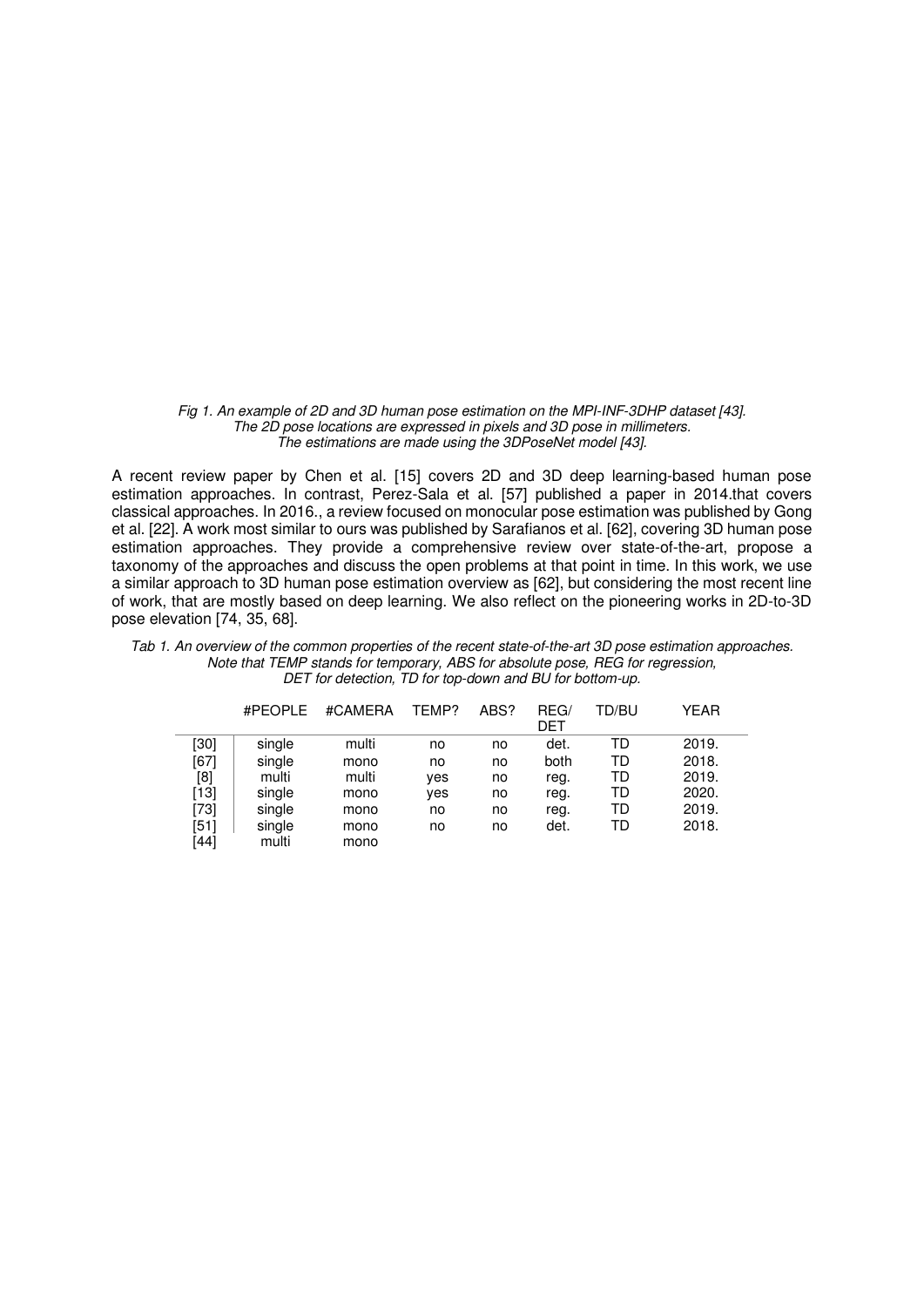In the remainder of the paper, we review human pose estimation datasets and then provide a comprehensive review of 3D pose estimation approaches based on the taxonomy in the Tab. 2. In the evaluation section (Sec. 4), we list and explain the metrics used for the quantitative evaluation. Due to the amount of work, diversity and the success of deep learning-based methods, we separately summarize their properties in the Tab. 3, 4, 5. In the Sec. 4, we analyze the results of the state-of-theart methods, based on the most commonly used evaluation metrics, namely mean per-joint position error (MPJPE). In the discussion, we gather the insights obtained from reviewing the literature and point out the current open problems of 3D pose estimation. Finally, we conclude by identifying possible future research directions.

### **2. Datasets**

Large high-quality 3D human pose estimation datasets are crucial for the success of deep learning models. The precise 3D annotations of human body joints serve as a direct supervision for models to learn how to detect the joints and resolve 2D-to-3D elevation ambiguities [30, 59, 17, 42, 25, 16]. However, acquiring 3D data in the real world is challenging and is done in specially designed studios [31] and indoor environments, using wearable IMU sensors [70]. Therefore, labeled 3D pose estimation datasets often lack a diversity of environments and backgrounds, especially in-the-wild examples (outdoors and sports activities, unusual and spontaneous human poses, etc.). One way to cope with the problem of environment and background diversity is to generate the data synthetically [71, 28]. In the remainder of the section, we briefly review the existing 3D human pose datasets - an overview is given in Tab. 2.

|                    | #Camera | #People  | #Joints | #Frames |                 |      |
|--------------------|---------|----------|---------|---------|-----------------|------|
|                    |         |          |         | Train   | Val.            | Test |
| Camp. & Shelf [4]  | $3-5$   | $2 - 3$  | 14      |         |                 | 3k   |
| Dense [23]         |         | Many     |         |         | All (50k)       |      |
| Panoptic [31]      | 521     | $2 - 10$ | 15      |         | All (65 videos) |      |
| Unite [34]         |         |          |         |         |                 | 8k   |
| 3DPeople [58]      |         |          | 16      |         | All (2M)        |      |
| HumanEva [64]      |         |          | 15      | 6.8k    | 6.8k            | 24k  |
| Human3.6M [28]     | 4       |          | 17      | 1.5M    | 0.6M            | 1.5M |
| 3DHP [43]          | 14      | 1-8      | 15      |         | All (1.3M)      |      |
| Surreal [71]       |         |          |         |         | All (6M)        |      |
| Faust [7]          |         |          |         | 100     | 100             | 200  |
| Total Capture [70] | 8       |          | 19      |         | All (2M)        |      |
| PosePrior [1]      |         |          | 18      |         |                 |      |

Table 2. An overview of 3D human pose estimation datasets. The last column is discussed in the Sec. 5.

One of the first publicly available (multi-person) 3D pose estimation datasets were Campus and Shelf [4], consisting of a series of frames sampled from two few-minute videos. The Campus and Shelf datasets are too small to be used for training deep learning models but are used for an evaluation of multi-person pose estimation methods [4, 12, 19]. In terms of modern pose estimation datasets, Campus and Shelf are relatively small, lacking variety of people, poses, activities and in-the-wild examples. Instead of Campus and Shelf, CMU Panoptic [31] and MuCo-3DHP [43] datasets are used for the evaluation of multi-person pose estimation methods.

CMU Panoptic dataset is a multi-person 3D human pose dataset, capturing the 3D motion of people engaged in different social interactions (dancing, playing instruments, social games, etc.). The dataset is recorded in a specially designed, Panoptic Studio, with over 500 VGA and HD cameras and10 Kinect v2 RGB+D sensors, distributed over the surface of geodesic sphere with a 5.49m diameter. MuCo-3DHPdataset is an extension of MPI-INF-3DHP dataset [43] for multiple people. MuCo-3DHP is interesting as it copes with aforementioned diversity of the environments (indoors and outdoors), backgrounds (extended with synthetically generated ones) and in-the-wild examples.

Regarding single-person datasets, an MPI PosePrior [1] captures a variety of stretching poses from an actor using wearable sensors. The data is used to learn pose-dependent joint angle limits. Total Capture dataset [70] uses 8 HD cameras, 4 male and 1 female actors, each performing four diverse performances. There is a total of almost 2M captured frames of synchronized video. For capturing the data, they used IMU sensors. Human3.6M [28] is a large-scale single-person dataset, acquired by recording the performance of 5 female and 6 male subjects, under 4 different viewpoints (indoors).To extend to outdoor scenes and enrich the dataset, they also provide controlled mixed reality evaluation scenarios where3D human models are animated using motion capture and inserted in complex real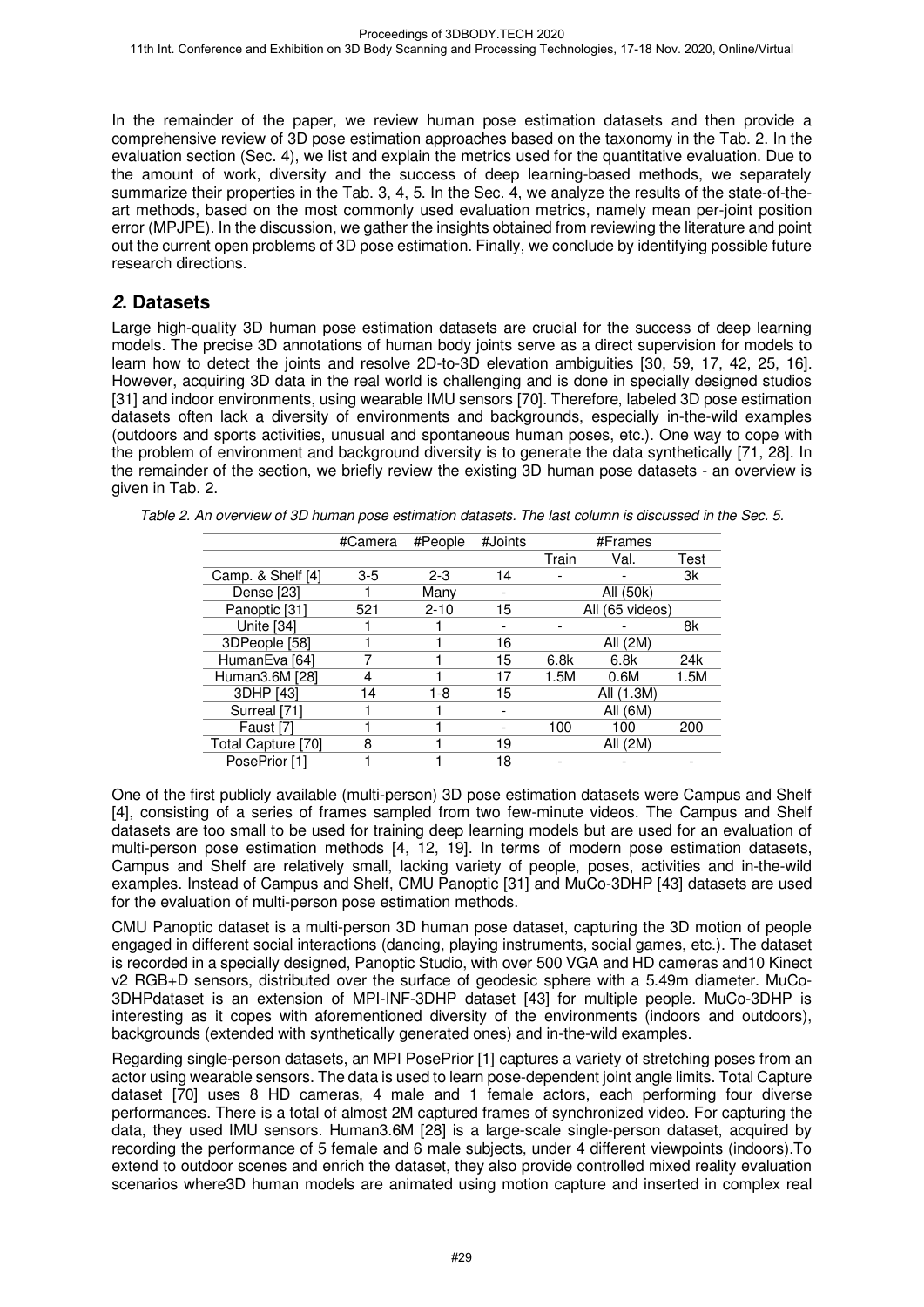environments, viewed with moving cameras, under occlusion. A similar, but an order of magnitude smaller dataset is HumanEva [64]. They used 7 cameras (4 grayscale and 3 color) and did not extend above the indoor configuration.

There are two popular synthetic datasets, SURREAL [71] and 3DPeople [58]. SURREAL is the first large-scale person dataset, it contains 2D and 3D pose skeletons, depth and body part segmentation maps, optical flow and surface normal ground truth for video input. In total, it contains 6 million frames. 3DPeople dataset is very similar to SURREAL; it contains around 2 million images of 40 male and 40 female actors performing 70 actions. Every subject-action sequence is captured from 4 camera views.

Finally, there are a few datasets [7, 23, 34] that do not provide 3D pose annotations directly; instead, the annotations can be extracted from the volumetric or surface representations.

#### **3. Methods**

One of the early works, by Webb [74], analyzes the problem of interpreting images of moving jointed objects (i.e. the articulated bodies like the human pose [68]), in particular, the problem of estimating the body parts' lengths. Similar to the modern definition of a body pose model [28], Webb defines the jointed object model as a set of: joints, rigid parts (body parts) and feature points (keypoints), where the keypoints coincide with the feature points. The proposed algorithm is based on a simple observation that the rigid part length is correctly observed when the angle between the rigid part and the camera's z-axis is right. The observation is based on the assumption that the rigid part is observed under the right angle during the movement and that the object's distance from the observer is known.

Lee and Chen in 1985. [35] already knew that the 3D pose estimation from 2D feature points reduces to determining the rigid parts' lengths and directions (whether they point towards or against the camera). To resolve some of the binary direction ambiguities for the rigid parts, they introduced the angle constraints on the flexion of shoulders, hips, elbows, knees, pelvis and neck. A work by Taylor from 2000. [68] uses a weak perspective projection (an ortographic projection with an unknown scale) to find a family of 3D pose solutions, given a single uncalibrated image. Taylor assumes that the correspondence between the joints in the model and point features in the image, as well as the the relative lengths of the segments in the models, are known. Additionally, given the rigid part lengths, the scale of the weak perspective can be determined. To recover the pose unambiguously, the user specifies which end of the body part is closer to the observer. A work by Wei and Chai from 2010. [76] propose 3D pose recovery from 2D pose estimations in a two-step optimization procedure - the first to estimate a skeletal size and the camera parameters and then use the estimations to reconstruct the poses in a so-called joint-angle space.

A 3D pictorial structures model, first published in 2013. [2], and then revisited in 2016. [4], cope with the multi-person pose estimation problem from multiple views. Due to a large number of possible poses in a multi-view setup, they first generate a reduced state space by triangulation of the corresponding pairs of body parts, obtained by the part detectors in each camera view. The key idea of the 3D pictorial structures model is the use of multi-view unary potential functions, that take into account the 2D detection confidences, multi-view part visibility, temporal consistency and the pixel reprojection error between the views. Finally, they balance the potentials' influence by learning the model parameters using a variation of an SVM algorithm. A dual-source approach [29] from 2016. trains a complex machine learning model given two inputs - a generated 3D pose space and an annotated 2D image. The image is used to learn a pictorial structures model for 2D pose estimations. The 3D pose is selected from the pose space based on minimizing the reprojection error between the 2D and the 3D pose.

In the recent years, almost all of 3D pose estimation methods are based on deep learning. Still, there are a few successful classical attempts. A movement of a human body can be described using a kinematic chain model. A kinematic chain space (KCS) algorithm [72] first translates a human body into a kinematic chain space and then optimizes a nuclear norm. The algorithm is not applicable only to human skeletons, but also to other kinematic chains like animals or industrial robots. An improvement over the pictorial structures' idea [4] is to first cluster the detected bodies throughout the frames and then apply the 3D pictorial structures model [19]. Even though the clustering step reduces the overall algorithm's complexity, it does not scale well for the larger number of views. Instead of processing the inputs from multiple views simultaneously, a cross-view tracking algorithm [12] uses an iterative strategy. The algorithm takes noisy 2D pose estimations as inputs and associate them among all pairs of views by exploiting temporal consistency. A convincing real-time performance was presented with 12 to 28 camera views. Structure-from-articulated-motion [33] is an optimization algorithm that ap-plies an additional articulated structure term as a soft constraint on top of the classic non-rigid structure-frommotion problem [18].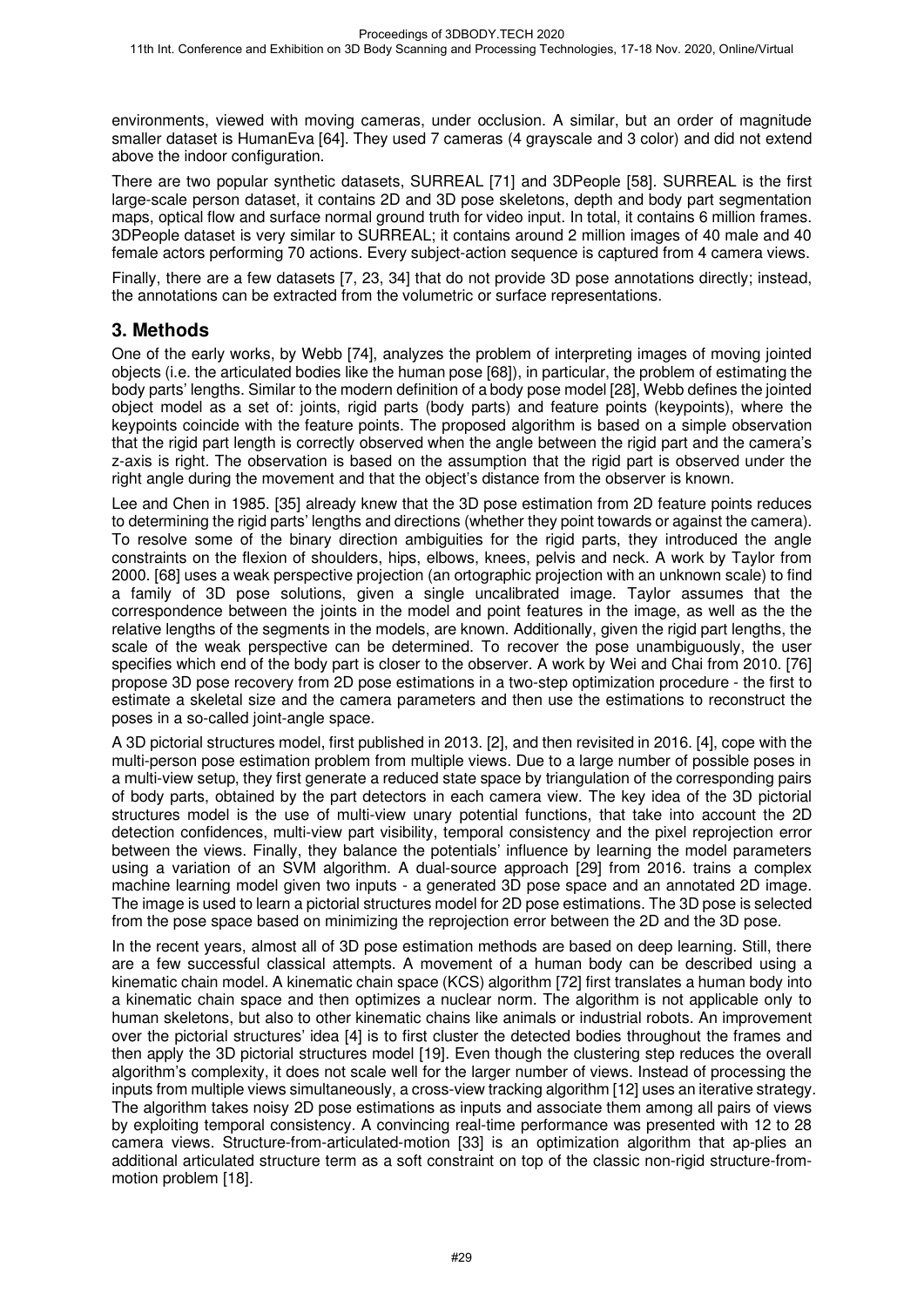#### **3.1. Deep learning**

An approach by Chen and Ramanan [11] is similar to a dual-source approach [29] in a way that they also generate a library of 3D poses before learning. The 3D poses are projected to virtual camera views to obtain correspondent (2D, 3D) pose pairs. The prediction is made by selecting the most similar 3Dpose to an estimated 2D pose. The 2D pose estimation is based on the predicted heatmaps using a deep learning model called convolutional pose machine (CPM) [75], that was proven to be successful for 2D pose estimation [9]. An early deep learning-based approach, called a kinematic pose regression [80], is the first model to exploit the structural constraints of a human body in a fully-differentiable manner. The model's architecture is simple, consisting of the convolutional layers that end with a fully connected layer producing the motion parameters. The motion parameters are mapped to the joints in a so-called kinematic layer and the ground truth 3D joints are used as a supervision. Sparseness-meetsdeepness [79] is the first method that uses a variation of standard sparse pose representation (Fig. 1) to learn a deep model. They use the idea from [1] to learn a pose prior and also employ the temporal smoothness. To integrate pose prior and smoothness learning into the model in a differentiable manner, they use 2D pose estimations as latent variables in a form of heatmaps. A work by Park et al. [53] concatenates 2D pose estimations with the extracted image features. Instead of using relative position between of the 3D joints and the root joint (pelvis) as a ground truth, they have shown that using the relative positions with respect to multiple joints improves their learning. Li and Lee [38] learn a mixture density network [6] to generate multiple possible 3D poses' hypotheses from a single monocular image. Another approach that generates the hypotheses is a deep pose consensus approach [10]. In contrast to [38], it generates partial hypotheses, for each group of the joints. The estimated joints are aggregated into poses in the final part of the model.

A simple yet effective deep learning-based approach to 3D pose reconstruction from 2D observations [42] is the first remarkably successful regression-based model. The model was able to learn 2D-to-3D pose correspondences and ambiguities by using only 2D pose annotations as input and 3D pose annotations as an expected output, with no image data. The work sparkled the interest in the regressionbased methods for 3D pose estimations and is still used as an example for the evaluation protocols (see Sec. IV). Similar to the simple yet effective approach [42], a distance matrix regression [49] also learns 2D-to-3D pose correspondence. Instead of directly using 2N- and 3N- dimensional pose representations, they first represent the poses using N×N matrices of Euclidean distances between every pair of joints, and then formulate a problem as 2D-to-3D distance matrix regression. An adversarial approach to 3D-from-2D correspondences [20] learns a discriminator to distinguish between the real and the generated 3D poses. The generator first randomly generates relative depths between the joints but, with time, learns the feasible depth offsets and therefore - the pose prior. Another adversial approach is RepNet [73]. In contrast to the methods described above [42, 49, 20], it completely ignores 2D-to-3D joint correspondences. The discriminator learns a distribution of 3D poses and the the generator learns a distribution of detected 2D poses (obtained using the Stacked-Hourglass 2Dpose detector [50]) to a distribution of 3D poses, supervised by the discriminator.

A maximum-margin approach [39] learns two separate sub-networks to embed the estimated pose and the 3D pose into a common space. The score of the prediction is the dot-product between the two embeddings. LCR-Net [61] predicts a multi-person 3D poses from a single image in three steps: by first generating multiple 2D pose proposals, then scoring the proposals using the classifier and finally refining the poses both in 2D and 3D using the trained regressor. The pose proposals are obtained by first finding the bounding boxes and then generating multiple sets of joint locations for every bounding box. A compositional human pose regression [66] uses bones instead of joints as pose representation and show that the bones more stable and easier to learn than joints. The key to the method's success is the separation of the 2D part (pixel locations) of the joint predictions from the depth part. They also exploit the joint connection structure to define a loss function that encodes long-range interactions between the bones. A semi-supervised approach [47] exploits temporal relations between the multicamera views to handle un annotated and uncalibrated videos. They formulate a multiview-consistent and rigid rotation-invariant 3D pose representation and refer to it as a canonical pose. The canonical pose is obtained by constraining the bone connecting the pelvis to the left hip joint to be always parallel to XZ plane. The advantage of a canonical pose compared to a view-specific pose is that it does not need to change the orientation with variations in the camera view.

Regarding recent detection-based approaches, the com-pressed volumetric heatmaps [21] propose to use high resolution input images, transform them into a compressed volumetric representation using an autoencoder network and then use a second model to decode the compression. A coarse-to-fine approach [54] uses a volumetric (voxel) representation of the scene. Multi-stage architecture first outputs coarse voxel predictions and refines them throughout many encoder-decoder subnetworks. A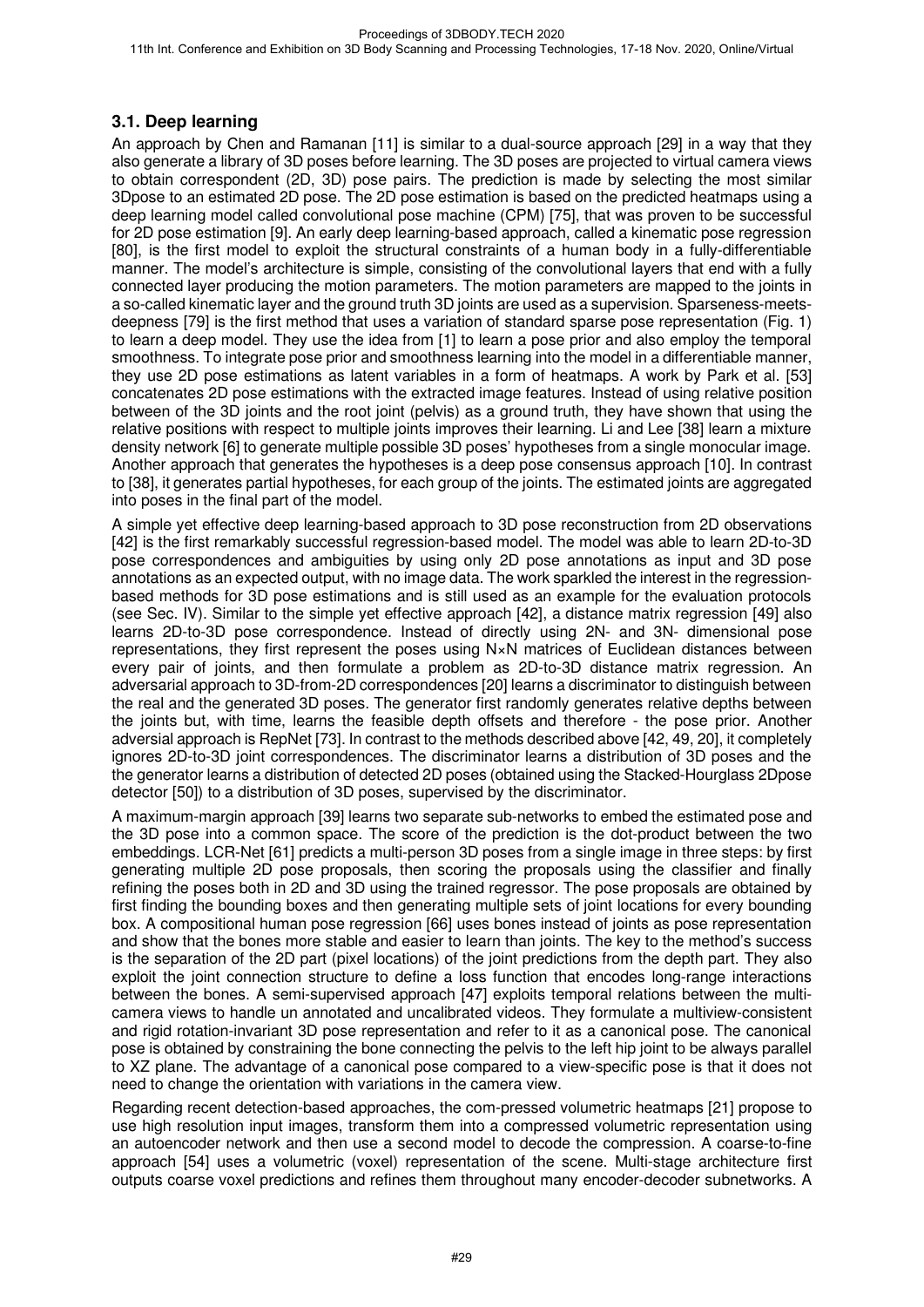cross-view fusion [59] extracts heatmaps from multiple views and then use a newly proposed recursive pictorial structure model [4] to generate 3D pose predictions. A very similar approach was seen in a 2 year earlier work by Pavlakos et al. [55], but they used a regular 3D pictorial structures model. A marginal heatmaps approach [51] uses heatmaps to predict object's margins instead of predicting joints directly. The approach is very successful, being top #1 on the MPI-3DHP dataset's benchmark (see Sec. 4). The marginal heatmaps approach uses integral regression [67].

An integral human pose regression [67] shows that the detection- and regression-based approaches can be combined. Problem with the detection-based approaches is the max-operator applied on the heatmaps that is not differentiable, effectively acting as a postprocessing step. Instead of max-operator, the authors propose to use the soft-argmax and call the approach an integral regression. As the operation is now differentiable, the joint predictions can be regressed using 3Dground truth. Learnable triangulation approach [30] exploits the combination of detection- and regression-based approaches from [67] in a multi-view camera configuration. Assuming that the camera locations are known, they pose a problem as a differentiable triangulation. The learning triangulation approach was proven to be the most successful multi-view and 3D pose estimation approach of all, at the moment of writing this paper (see Sec. 4). Inspired by classical stereo matching problem [24], the epipolar transformer model [25] employs differentiable epipolar constraints on the pairs of views, assuming known camera parameters. Instead of combining 2D features via triangulation, the idea is to search for the correspondences on the epipolar lines, hopefully leading to 3D-aware features. Another approach that exploits the epipolar geometry [32] shows that the epipolar constraint can be exploited even without the unknown camera parameters, in a self-supervised fashion. Camera parameters are found implicitly, using the known correspondences between the joints. The model predicts 2D poses from the two views and then uses these poses to predict the 3D pose. In a separate branch, 3D poses are directly predicted from each image, separately. Supervision comes from the similarity between the 3D pose estimation from the two branches. An approach by Xuet al. [78] proposes to learn a pose grammar to explicitly incorporate knowledge about human body configuration, for example, kinematics, symmetry and motor coordination. The grammar is learned using a recurrent-type network on top of a base convolutional network that captures pose-aligned features from a single image.

Trajectory space factorization [40] utilizes matrix factorization for sequential 3D human pose estimation. The 3D poses in all frames are represented as a motion matrix factorized into trajectory bases matrix and a trajectory coefficient matrix. The trajectory bases matrix is precomputed from matrix factorization approaches such as Singular Value Decomposition (SVD), and the problem of sequential 3D pose estimation is reduced to training a deep network to regress the trajectory coefficient matrix. A method by Hossain et al. [26] uses an LSTM network to utilize the temporal information across a sequence of 2D pose locations to estimate a sequence of 3D poses. VideoPose3D [56] is a semi-supervised model that jointly learns trajectory and pose submodels based on 3D-to-2D projection error. They also learn a supervised model based on labeled 2D poses and add a soft constraint to match the mean bone lengths of the unlabeled predictions to the labeled ones. The proposed architecture used in Video-Pose3D is called temporal convolutional networks (TCNs). Anatomy3D [13] decomposes the task into bone direction and bone length prediction. A shown in [35], knowing bones' lengths and directions is sufficient to derive 3D joint locations. Additionally, they employ an implicit attention mechanism to feed the 2D keypoint visibility scores into the model as extra guidance, which significantly mitigates the depth ambiguity in many challenging poses. VNect [45] is a real-time, single-person monocular pose estimation system. The system tracks a bounding box throughout the frames. Based on a personcentered bounding-box crop, the trained convolutional network predicts 2D heatmaps and 3D location maps for all joints. The temporal filtering, smoothing and the skeleton fitting is applied on the 2D and 3D pose estimations to obtain temporally coherent 3D poses. XNect [46] is a multi-person improvement over VNect, consisting of three stages. The first stage uses convolutional network to predict heatmaps representing the 3Djoints, in a bottom-up fashion. The second stage uses a fully connected network for every person in the image, in parallel, to obtain the complete 3D poses. The third stage is similar to VNect as it applies a temporally stable kinematic skeleton fitting.

Occlusion problem is tackled in the occlussion-aware-network approach [16]. The model generates 2D confidence heatmaps to detect the unreliable, occluded joints. The occluded joints are fed into a temporal convolutional network [56] that predicts the joint locations based on optical flow and temporal consistency. Single-shot multi-person approach [44] proposes so-called occlussion-robust pose-maps (ORPM)that introduce redundancy into the location maps proposed by VNect [45]. Redundancy is added by allowing the read-out of the complete pose in some of the location maps. The number of ORPM has a fixed number of outputs, but the redundancy still enables the encoding the poses of multiple overlapping people. A very practical and successful monocular approach (see Sec. 4) is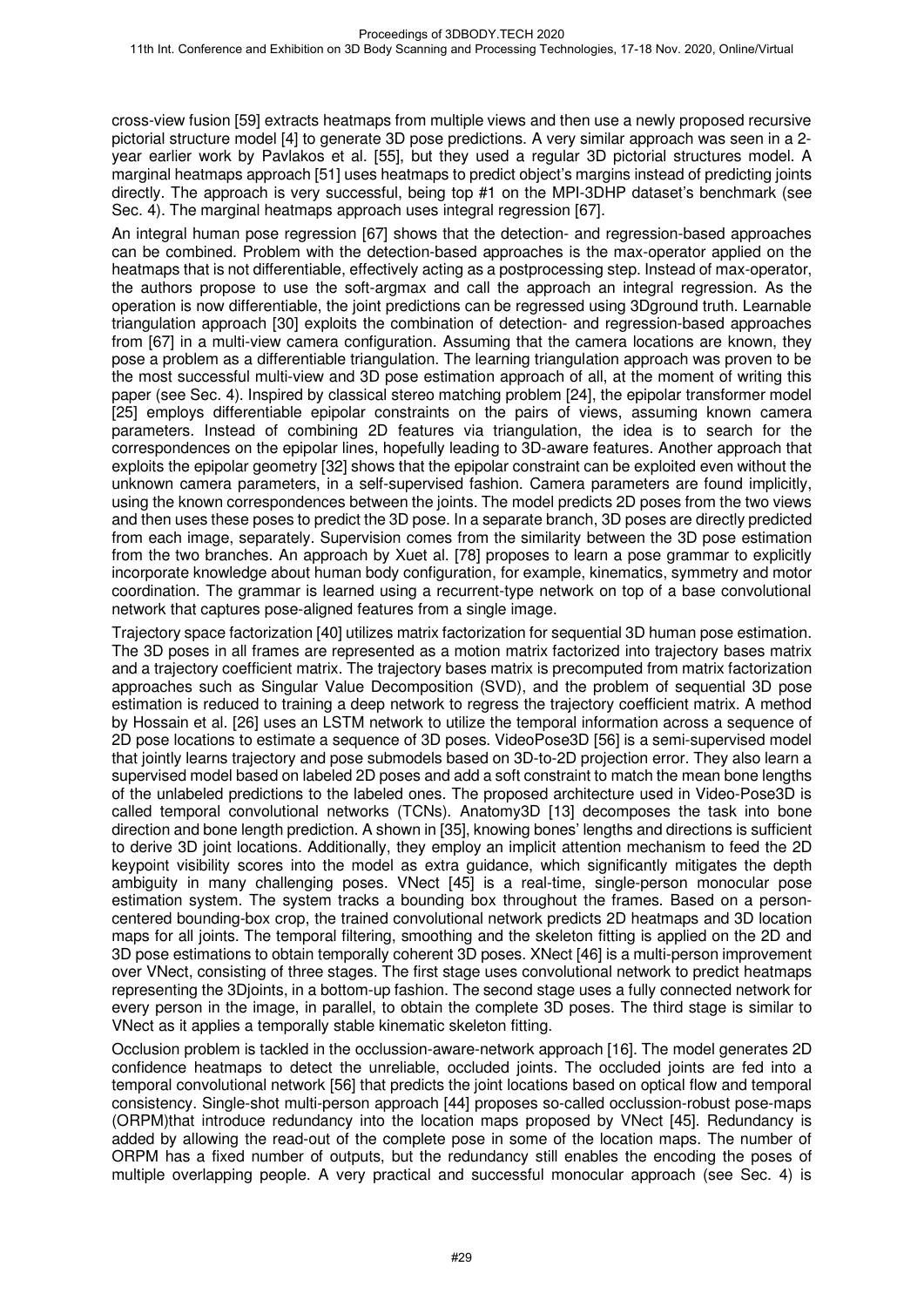proposed by Cheng et al. [17], coping with the problem of human pose estimation in video. As people in videos appear in different scales and have various motion speeds, they apply multi-scale spatial features for 2Djoints' predictions in every frame, and multi-stride temporal convolutional networks (TCNs) [56] to estimate 3D joints. They also explicitly mask random joints during training to specifically cope with the occlusions using data augmentation.

A model by Rhodin et al. [60] learns to predict 3D human pose from a single view, by learning in a multiview con-figuration. The key elements of their approach are the multi-view constraints that enforce the correct rough estimates of the pose orientations. The weak supervision, however, was not sufficient, so they also used 3D ground truth, when available.

#### **4. Evaluation**

The most common evaluation metric for 3D human pose estimation is a mean per-joint precision error (MPJPE). For a single frame f and a single pose p in the frame f, MPJPE is computed as an L2-norm:

$$
E_{MPJPE}(f,p) = \frac{1}{N_p} \sum_{1}^{N_p} \left\| m_{f,p}^{(f)}(i) - m_{gt,p}^{(f)}(i) \right\|_2, \qquad (1)
$$

Where  $N_p$  is the number of joints in the pose p. In multi-person pose estimation tasks, for a collection of frames fi in Φ, the error is the average over the MPJPEs of all frames and poses Π:

$$
E_{MPJPE}(\Phi,\Pi) = \frac{1}{N_{\Phi}} \sum_{1}^{N_{\Phi}} \frac{1}{N_{\Pi_{i}}} \sum_{j=1}^{N_{\Pi_{i}}} E_{MPJPE} (f_{ij}, p_{ij}), \qquad (2)
$$

Where N<sub>Φ</sub> is the number of frames and N<sub>Π</sub> number of poses in the frame f<sub>i</sub>. This evaluation procedure was named protocol #1 in the simple-yet-effective paper [42]. A protocol #2 first aligns the predicted and ground truth poses using the Procrustes alignment. We believe that today's state-of-the-art has reached a level where the only relevant evaluation protocol should be #1, without the need for the prior alignment. Therefore, we report the protocol #1 results in the Tab. 3 on Humans3.6M dataset, in the Tab. 4 on MPI-3DHP dataset and in the Tab. 5 on HumanEva dataset. We also point out the important features of the approaches, some of which overlap with the ones in Tab. 1.

Tab 3. Quantitative comparison of the state-of-the-art methods for 3D pose estimation on Human3.6M dataset [28] (protocol #1).

|        | <b>MPJPE</b> | SUPERV.   | #CAM  | TEMP. | DET./REG. | <b>EXTRA DATA</b> |
|--------|--------------|-----------|-------|-------|-----------|-------------------|
| $[46]$ | 63.6         | superv.   | mono  | yes   | det.      | no                |
| [3]    | 63.3         | Superv.   | mono  | yes   | Reg.      | no                |
| $[55]$ | 56.9         | Unsuperv. | multi | no    | Det.      | no                |
| $[73]$ | 50.9         | Unsuperv. | mono  | no    | det/      | no                |
| [56]   | 46.8         | Semi-sup. | mono  | yes   | Reg.      | no                |
| $[40]$ | 46.6         | Super.    | mono  | yes   | Reg.      | no                |
| $[13]$ | 44.1         | Superv.   | mono  | yes   | Reg.      | no                |
| $[16]$ | 42.9         | Superv.   | mono  | yes   | reg       | no                |
| $[38]$ | 42.6         | Superv.   | mono  | N     | Reg.      | no                |
| $[17]$ | 40.1         | Superv.   | mono  | yes   | Det.      | no                |
| $[59]$ | 26.2         | Superv.   | multi | no    | Det.      | yes               |
| $[25]$ | 19.0         | Superv.   | multi | no    | Det.      | yes               |
| [30]   | 17.7         | Superv.   | mult  | no    | Det.      | Yes               |

Tab 4. Quantitative comparison of the state-of-the-art methods for 3D pose estimation on MPI-3DHP dataset [43] (protocol #1).

|      | MPJPE | SUPERV.   | TEMP | DET./REG. | EXTRA DATA |
|------|-------|-----------|------|-----------|------------|
| [46] | 98.4  | superv.   | Yes  | det.      | no         |
| [73] | 92.5  | unsuperv. | No   | det.      | ves        |
| [51] | 60.1  | superv.   | No   | det.      | no         |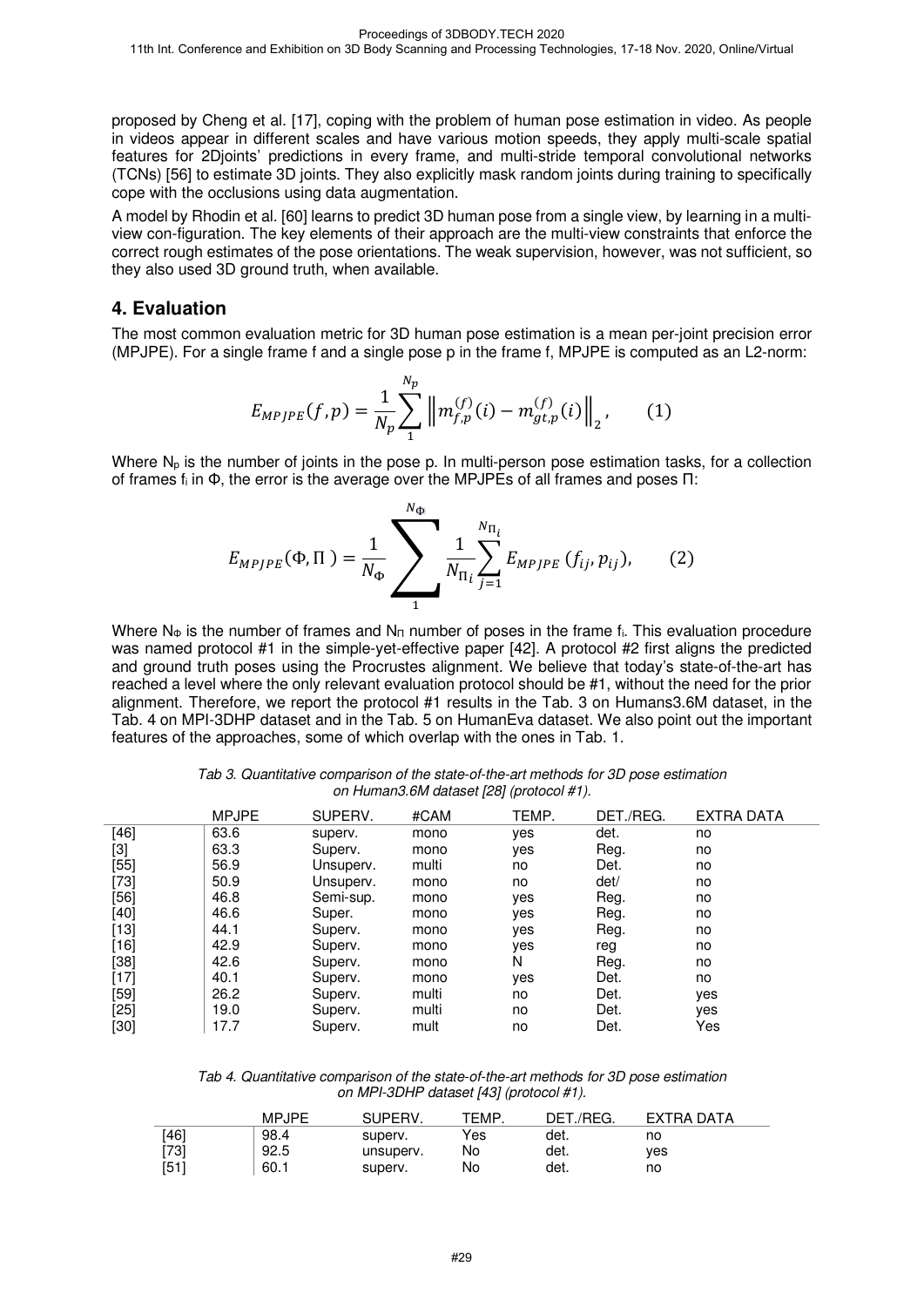|        | <b>MPJPE</b> | SUPERV.   | TEMP. | DET./REG. |
|--------|--------------|-----------|-------|-----------|
| [29]   | 38.9         | superv.   | No    | reg.      |
| $[49]$ | 26.9         | superv.   | No    | reg.      |
| $[42]$ | 24.6         | superv.   | No    | reg.      |
| $[54]$ | 24.3         | Superv.   | No    | Det.      |
| $[78]$ | 22.9         | Superv.   | no    | Reg.      |
| $[26]$ | 22.0         | Superv.   | Yes   | Reg.      |
| [16]   | 14.3         | Semi-sup. | No    | Det.      |
| [17]   | 13.5         | Semi-sup. | yes   | Det.      |

Tab 5. Quantitative comparison of the state-of-the-art methods for 3D pose estimation on HumanEva dataset [64] (protocol #1).

# **5. Discussion**

From the Tab. 1, we can observe that most of the approaches for 3D pose estimation are top-down and therefore limited to a single-person pose estimation. The reason why most of the methods are top-down is because the bottom-up approaches require a whole scene processing to achieve invariance on the number of people, which is resource-demanding. Resource consumption problem is directly related to detection-based approaches that are bound to represent the whole scene, either using multiple heatmaps that represent depth [67] or using voxels [54]. There are a few successful attempts to cope with the high resource consumption problem of detection-based methods, using compressed volumetric heatmaps [21] and using location maps instead of heatmaps [46, 44]. Regression-based methods, on the other hand, were never used in a bottom-up fashion. We may explain this by the fact that singleperson pose estimation is still too difficult for the regression-based methods - the top performing methods on all the three presented datasets (Tab. 3, 4 and 5), both multi-view and monocular are detection-based. However, most of the top performing monocular methods on Human3.6M (Tab. 3) are regression-based, so learning bottom-up regression might be worthwhile.

The approaches that apply an iterative refinement approach [44, 59, 32, 11, 55] (Tab. 1) report an increase in performance. Most notably, a cross-view fusion approach [59] is the third best multi-view approach on Human3.6M dataset (Tab.3). Another important observation is that only a single method from the Tab. 1 [48] reconstructs 3D poses in absolute coordinates. Most of the methods reconstruct the poses up-to-scale, i.e., either the ground truth poses are normalized in the preprocessing step or the predicted poses are first scaled to match the ground truth size and then evaluated. This means that, even if the method reconstructs multiple people in the scene, it still does not know the depths (distances from the camera) of these poses.

Observing Tab. 3, it is obvious that multi-view approaches are significantly better performing, which is expected. Supervised approaches are more successful on Human3.6M (Tab. 3 and MPI-3DHP (Tab. 4) but, interestingly, semi-supervised approaches [17, 16] are the most successful on the HumanEva dataset (Tab. 5). Note that the best performing method in HumanEva is also exploiting the time component (the model is learning from a video). Based on Tab. 3, 4 and 5, we cannot say whether exploiting the time component brings a performance gain in terms of MPJPE. Also, it is obvious that the three datasets are not equally difficult. The best methods achieve 17.7mm, 60.1mm and 13.5mm for the Human3.6M, MPI-3DHP and HumanEva datasets, respectively. We can therefore conclude that MPI-3DHP dataset is currently the most challenging 3D human pose estimation dataset.

# **6. Conclusion**

In this work, we have reviewed 3D human pose estimation approaches and datasets, extracted and commented on their common features, presented state-of-the-art methods and compared them based on a single evaluation protocol (MPJPE, protocol #1). Deep learning-based 3D pose estimation achieves remarkably low MPJPE, but still lacks the ability the recover the absolute scale and is unable to reconstruct multiple 3Dposes in a fully-differentiable manner. The future works might be motivated by the success of the detection-based 2D pose detection methods [9, 50], focusing on the low-resource implementation that avoids directly embedding the whole scene into a deep learning model via heatmaps. Regarding low-resource and non-GPU approaches, a lightweight OpenPose [52] is an example of a successful GPU-to-CPU transition, keeping real-time performance, while sacrificing a bit of accuracy. In the future, we might expect more real-time and low-resource proposals that are able to reconstruct the absolute pose dimensions in an end-to-end learning fashion.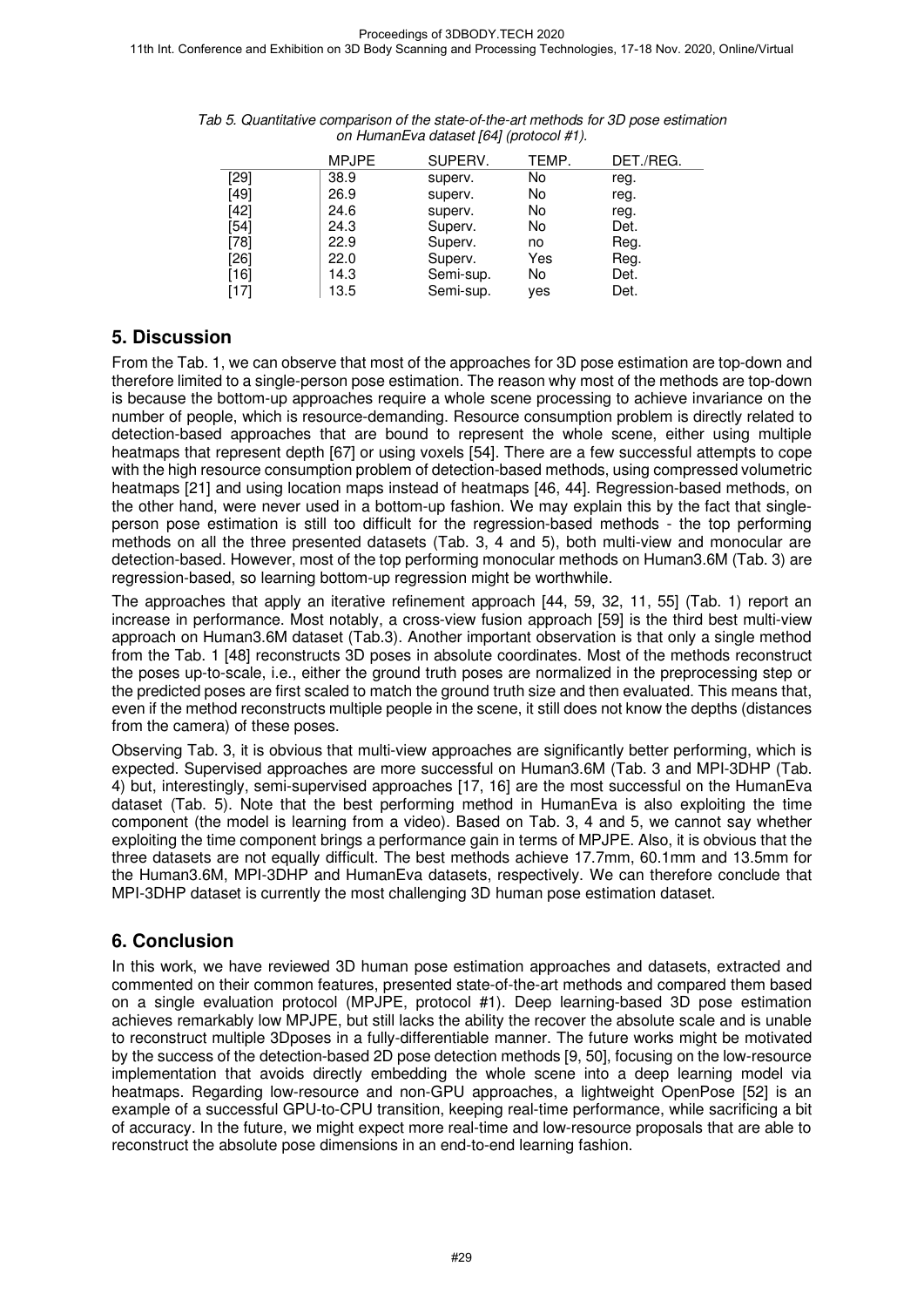# **7. Acknowledgements**

This work has been supported by Croatian Science Foundation under the grant number HRZZ-IP-2018- 01-8118 (STEAM).

### **References**

- [1] Ijaz Akhter and Michael J. Black. "Pose-Conditioned Joint Angle Limits for 3D Human Pose Reconstruction". In: IEEE Conf. on Computer Vision and Pattern Recognition (CVPR) 2015. June 2015.
- [2] Sikandar Amin et al. "Multi-view Pictorial Structures for 3D Human Pose Estimation". In: Jan. 2013, pp. 45.1–45.11. ISBN: 1-901725-49-9.DOI: 10.5244/C.27.45.
- [3] Anurag Arnab, Carl Doersch, and Andrew Zisserman. "Exploiting Temporal Context for 3D Human Pose Estimation in the Wild". In:2019 IEEE/CVF Conference on Computer Vision and Pattern Recognition (CVPR) (2019), pp. 3390–3399.
- [4] Vasileios Belagiannis et al. "3D Pictorial Structures Revisited: Multiple Human Pose Estimation". In: IEEE Transactions on Pattern Analysis and Machine Intelligence38 (Oct. 2016), pp. 1929– 1942.DOI: 10.1109 /TPAMI.2015.2509986.
- [5] Hayet Belghit et al. "Vision-based Pose Estimation for Augmented Reality: A Comparison Study". In: ArXiv: abs/1806.09316 (2018).
- [6] Christopher M. Bishop. Mixture density networks. Tech. rep. 1994.
- [7] Federica Bogo et al. "Dynamic FAUST: Registering Human Bodies in Motion". In: IEEE Conf. on Computer Vision and Pattern Recognition (CVPR). July 2017.
- [8] Lewis Bridgeman et al. "Multi-Person 3D Pose Estimation and Tracking in Sports". In:2019 IEEE/CVF Conference on Computer Vision and Pattern Recognition Workshops (CVPRW) (2019), pp. 2487–2496.
- [9] Z. Cao et al. "OpenPose: Realtime Multi-Person 2DPose Estimation using Part Affinity Fields". In: IEEE Transactions on Pattern Analysis and Machine Intelligence (2019).
- [10] Geonho Cha et al. "Deep Pose Consensus Networks". In: ArXiv abs/1803.08190 (2019).
- [11] Ching-Hang Chen and Deva Ramanan. "3D Human Pose Estimation = 2D Pose Estimation + Matching". In:2017 IEEE Conference on Computer Vision and Pattern Recognition (CVPR)(2017), pp. 5759–5767.
- [12] Long Chen et al. "Cross-View Tracking for Multi-Human 3D Pose Estimation at over 100 FPS". In: ArXiv abs/2003.03972 (2020).
- [13] Tianlang Chen et al. "Anatomy-aware 3D HumanPose Estimation in Videos". In: ArXiv abs/2002.10322(2020).
- [14] Xipeng Chen et al. "Weakly-Supervised Discovery of Geometry-Aware Representation for 3D Human Pose Estimation". In:2019 IEEE/CVF Conference on Computer Vision and Pattern Recognition (CVPR) (2019), pp. 10887–10896.
- [15] Yucheng Chen, Yingli Tian, and Mingyi He. "Monocular human pose estimation: A survey of deep learning-based methods". In: Computer Vision and Image Understanding192 (2020), p. 102897.ISSN: 1077-3142.DOI: https://doi.org/10.1016/j.cviu.2019.102897. URL: http://www.sciencedirect.com/science/article/pii/S1077314219301778.
- [16] Y. Cheng et al. "Occlusion-Aware Networks for 3DHuman Pose Estimation in Video". In:2019 IEEE/CVF International Conference on Computer Vision (ICCV).2019, pp. 723–732.
- [17] Yu Cheng et al. "3D Human Pose Estimation using Spatio-Temporal Networks with Explicit Occlusion Training". In: ArXiv abs/2004.11822 (2020).
- [18] Y. Dai, H. Li, and M. He. "A simple prior-free method for non-rigid structure-from-motion factorization". In:2012 IEEE Conference on Computer Vision and Pattern Recognition. 2012, pp. 2018–2025.
- [19] Junting Dong et al. "Fast and Robust Multi-Person3D Pose Estimation From Multiple Views". In:2019IEEE/CVF Conference on Computer Vision and Pattern Recognition (CVPR)(2019), pp. 7784–7793.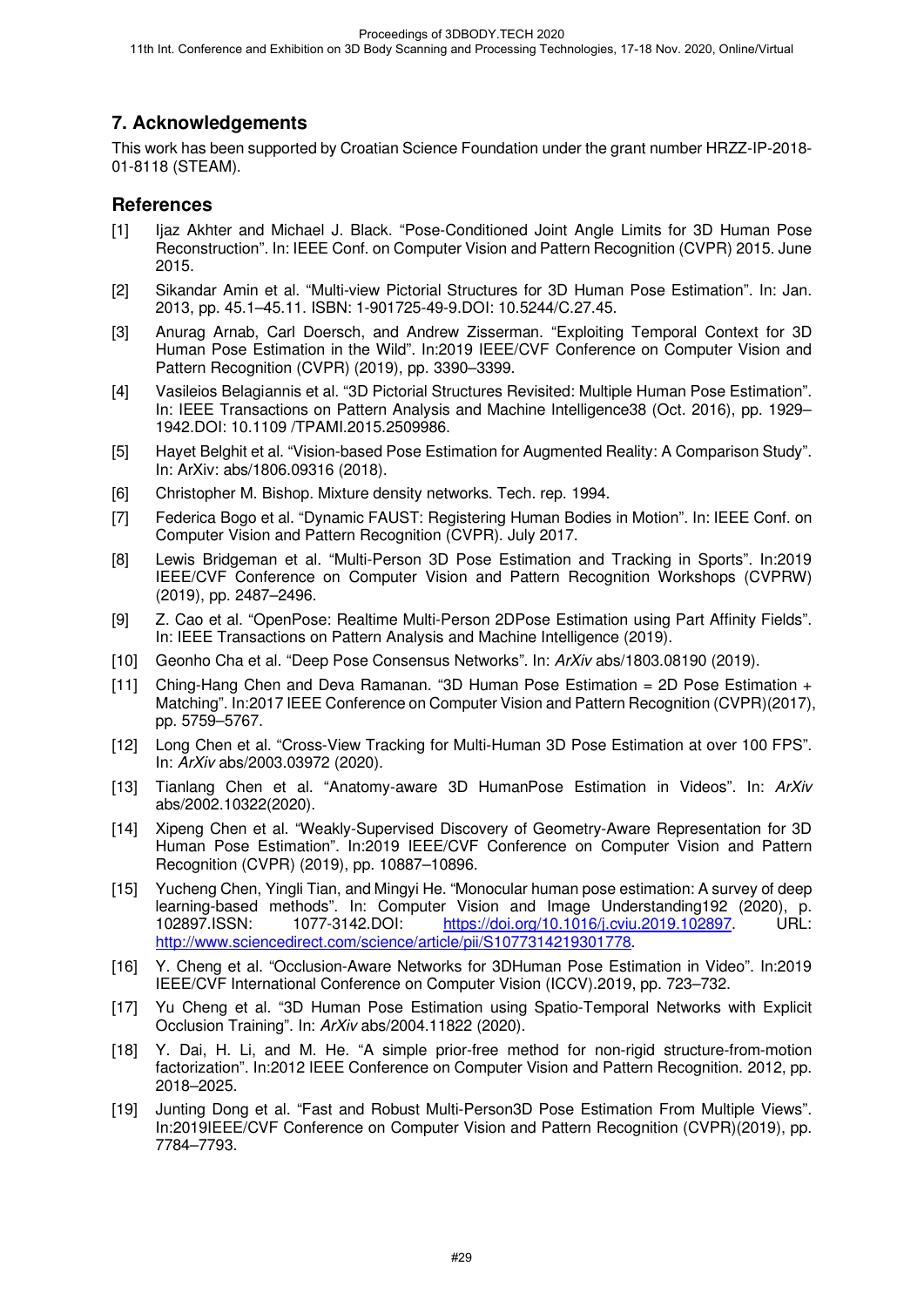- [20] Dylan Drover et al. "Can 3D Pose be Learned from 2DProjections Alone?" In: ArXiv abs/1808.07182 (2018).
- [21] Matteo Fabbri et al. "Compressed Volumetric Heatmaps for Multi-Person 3D Pose Estimation". In: ArXiv abs/2004.00329 (2020).
- [22] Wenjuan Gong et al. "Human Pose Estimation from Monocular Images: A Comprehensive Survey". In: Sensors (Basel, Switzerland)16 (2016).
- [23] Rıza Alp Guler, Natalia Neverova, and Iasonas Kokkinos. "Densepose: Dense human pose estimation in the wild". In: Proceedings of the IEEE Conference on Computer Vision and Pattern Recognition. 2018, pp. 7297–7306.
- [24] Richard Hartley and Andrew Zisserman. Multiple View Geometry in Computer Vision. 2nd ed. New York, NY, USA: Cambridge University Press, 2003.ISBN:0521540518.
- [25] Yihui He et al. "Epipolar Transformers". In: ArXiv abs/2005.04551 (2020).
- [26] Mir Rayat Imtiaz Hossain and James J. Little. "Exploiting Temporal Information for 3D Human Pose Estimation". In:ECCV. 2018.
- [27] Eldar Insafutdinov et al. "Articulated Multi-person Tracking in the Wild". In: ArXiv abs/1612.01465(2016).
- [28] Catalin Ionescu et al. "Human3.6M: Large Scale Datasets and Predictive Methods for 3D Human Sensingin Natural Environments". In:IEEE Transactions on Pattern Analysis and Machine Intelligence 36.7 (July 2014), pp. 1325–1339.
- [29] Umar Iqbal et al. "A Dual-Source Approach for 3D Human Pose Estimation from a Single Image". In: ArXiv abs/1705.02883 (2018).
- [30] Karim Iskakov et al. "Learnable Triangulation of Human Pose". In:2019 IEEE/CVF International Conference on Computer Vision (ICCV)(2019), pp. 7717–7726.
- [31] Hanbyul Joo et al. "Panoptic Studio: A Massively Multiview System for Social Interaction Capture". In: IEEE Transactions on Pattern Analysis and MachineIntelligence41 (2019), pp. 190–204.
- [32] Muhammed Kocabas, Salih Karagoz, and Emre Akbas. "Self-Supervised Learning of 3D Human Pose Using Multi-View Geometry". In: 2019 IEEE/CVF Conference on Computer Vision and Pattern Recognition (CVPR)(2019), pp. 1077–1086.
- [33] Onorina Kovalenko et al. "Structure from Articulated Motion: Accurate and Stable Monocular 3D Reconstruction without Training Data". In: Sensors (Basel, Switzerland)19 (2019).
- [34] Christoph Lassner et al. "Unite the People: Closing the Loop Between 3D and 2D Human Representations". In: IEEE Conf. on Computer Vision and Pattern Recognition (CVPR). July 2017. URL: http://up.is.tuebingen.mpg.de.
- [35] Hsi-Jian Lee and Zen Chen. "Determination of 3D human body postures from a single view". In: Comput.Vis. Graph. Image Process. 30 (1985), pp. 148–168.
- [36] Bo Li et al. "Skeleton based action recognition using translation-scale invariant image mapping and multi-scale deep CNN". In:2017 IEEE International Conference on Multimedia & Expo Workshops (ICMEW) (2017), pp. 601–604.
- [37] Bo Li et al. "Skeleton boxes: Solving skeleton based action detection with a single deep convolutional neural network". In:2017 IEEE International Conference on Multimedia & Expo Workshops (ICMEW) (2017), pp. 613–616.
- [38] Chen Li and Gim Hee Lee. "Generating Multiple Hypotheses for 3D Human Pose Estimation with Mixture Density Network". In:2019 IEEE/CVF Conference on Computer Vision and Pattern Recognition (CVPR) (2019), pp. 9879–9887.
- [39] Sijin Li, Weichen Zhang, and Antoni B. Chan. "Maximum-Margin Structured Learning with Deep Net-works for 3D Human Pose Estimation". In: International Journal of Computer Vision 122 (2015), pp. 149–168.
- [40] Jiahao Lin and Gim Hee Lee. "Trajectory Space Factorization for Deep Video-Based 3D Human Pose Estimation". In: ArXiv abs/1908.08289 (2019).
- [41] Matthew Loper et al. "SMPL: A Skinned Multi-Person Linear Model". In: ACM Trans. Graphics (Proc. SIG-GRAPH Asia)34.6 (Oct. 2015), 248:1–248:16.
- [42] Julieta Martinez et al. "A Simple Yet Effective Base-line for 3d Human Pose Estimation". In:2017 IEEE International Conference on Computer Vision (ICCV) (2017), pp. 2659–2668.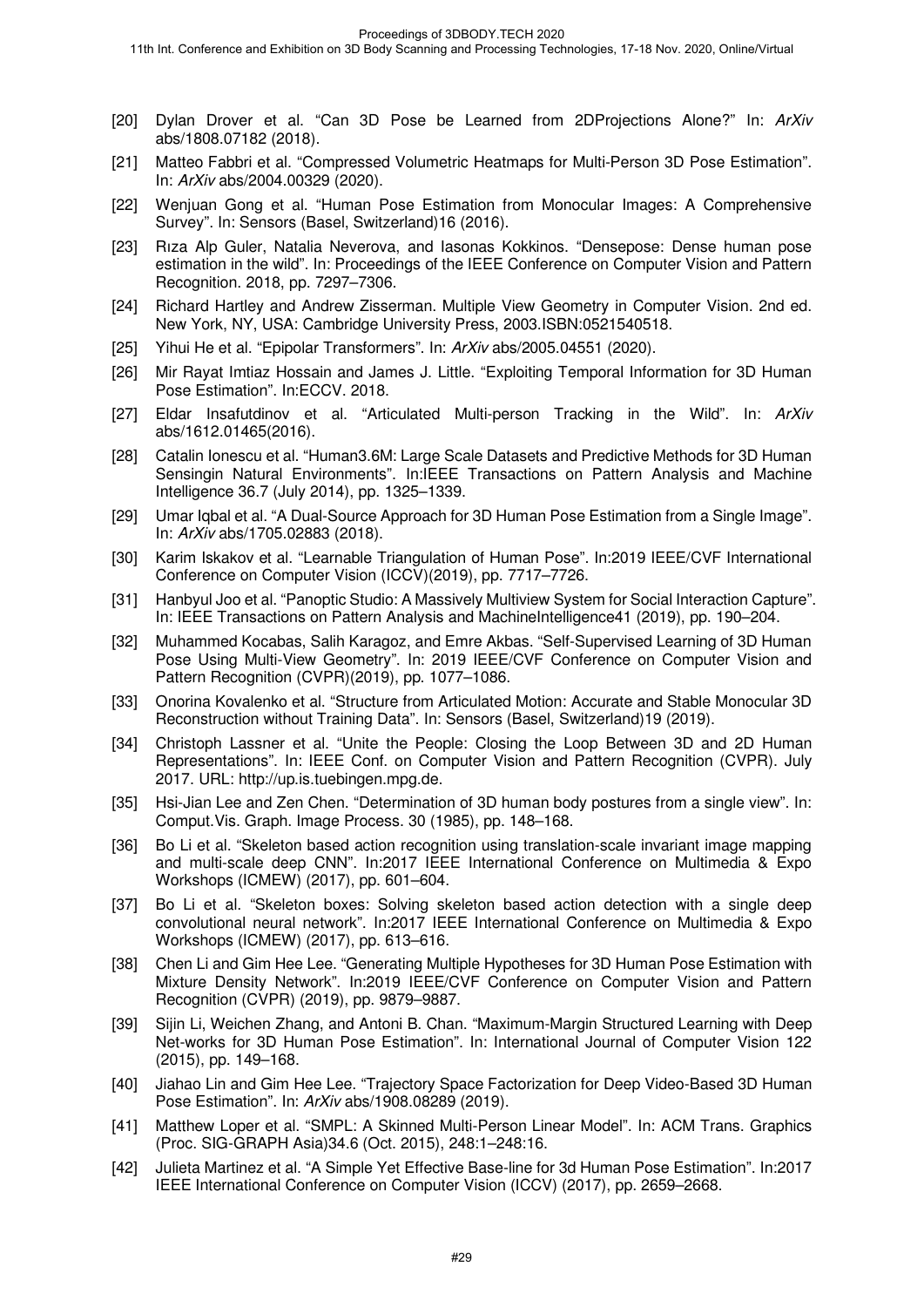- [43] Dushyant Mehta et al. "Monocular 3D Human PoseEstimation In The Wild Using Improved CNN Super-vision". In:3D Vision (3DV), 2017 Fifth InternationalConference on. IEEE. 2017. DOI: 10.1109/3dv.2017.00064. URL: http://gvv.mpi-inf.mpg.de/3dhpdataset.
- [44] Dushyant Mehta et al. "Single-Shot Multi-Person 3DPose Estimation from Monocular RGB". In: 3D Vision(3DV), 2018 Sixth International Conference on. IEEE.Sept. 2018. URL: http://gvv.mpiinf.mpg.de/projects/SingleShotMultiPerson.
- [45] Dushyant Mehta et al. "VNect: real-time 3D human pose estimation with a single RGB camera". In: ArXiv abs/1705.01583 (2017).
- [46] Dushyant Mehta et al. "XNect: Real-time Multi-person3D Human Pose Estimation with a Single RGB Cam-era". In: ArXiv abs/1907.00837 (2019).
- [47] Rudrajit Mitra et al. "Multiview-Consistent Semi-Supervised Learning for 3D Human Pose Estimation". In: *arXiv* Computer Vision and Pattern Recognition(2019).
- [48] Gyeongsik Moon, Ju Yong Chang, and Kyoung MuLee. "Camera Distance-Aware Top-Down Approach for3D Multi-Person Pose Estimation from a Single RGB Image". In: 2019 IEEE/CVF International Conference on Computer Vision (ICCV)(2019), pp. 10132–10141.
- [49] Francesc Moreno-Noguer. "3D Human Pose Estimationfrom a Single Image via Distance Matrix Regression".In:2017 IEEE Conference on Computer Vision andPattern Recognition (CVPR)(2017), pp. 1561–1570.
- [50] Alejandro Newell, Kaiyu Yang, and Jia Deng. "Stacked Hourglass Networks for Human Pose Estimation". In: ECCV. 2016.
- [51] Aiden Nibali et al. "3D Human Pose Estimation With2D Marginal Heatmaps". In:2019 IEEE Winter Conference on Applications of Computer Vision (WACV) (2019), pp. 1477–1485.
- [52] Daniil Osokin. "Real-time 2D Multi-Person Pose Estimation on CPU: Lightweight OpenPose". In: ICPRAM.2018.
- [53] Sungheon Park, Jihye Hwang, and Nojun Kwak. "3DHuman Pose Estimation Using Convolutional Neural Networks with 2D Pose Information". In: ArXiv abs/1608.03075 (2016).
- [54] Georgios Pavlakos et al. "Coarse-to-Fine Volumetric Prediction for Single-Image 3D Human Pose". In:2017 IEEE Conference on Computer Vision and Pattern Recognition (CVPR) (2017), pp. 1263–1272.
- [55] Georgios Pavlakos et al. "Harvesting Multiple Views for Marker-Less 3D Human Pose Annotations". In:2017 IEEE Conference on Computer Vision and Pattern Recognition (CVPR)(2017), pp. 1253–1262.
- [56] Dario Pavllo et al. "3D Human Pose Estimation in Video With Temporal Convolutions and Semi-Supervised Training". In:2019 IEEE/CVF Conference on Computer Vision and Pattern Recognition (CVPR)(2019), pp. 7745–7754.
- [57] Xavier Perez-Sala et al. "A Survey on Model Based Approaches for 2D and 3D Visual Human Pose Recovery". In: Sensors (Basel, Switzerland)14 (2014), pp. 4189–4210.
- [58] Albert Pumarola et al. "3DPeople: Modeling the Geometry of Dressed Humans". In: International Conference in Computer Vision (ICCV). 2019.
- [59] Haibo Qiu et al. "Cross View Fusion for 3D Hu-man Pose Estimation". In:2019 IEEE/CVF International Conference on Computer Vision (ICCV)(2019), pp. 4341–4350.
- [60] Helge Rhodin et al. "Learning Monocular 3D Human Pose Estimation from Multi-view Images". In:2018IEEE/CVF Conference on Computer Vision and Pattern Recognition (2018), pp. 8437– 8446.
- [61] G. Rogez, P. Weinzaepfel, and C. Schmid. "LCR-Net: Localization-Classification-Regression for HumanPose". In:2017 IEEE Conference on Computer Vision and Pattern Recognition (CVPR). 2017, pp. 1216–1224.
- [62] Nikolaos Sarafianos et al. "3D Human pose estimation: A review of the literature and analysis of covariates".In: Computer Vision and Image Understanding152(2016), pp. 1–20.ISSN: 1077-3142. DOI: https://doi.org/10.1016/j.cviu.2016.09.002. URL: http://www.sciencedirect.com/science/article/pii/S1077314216301369.